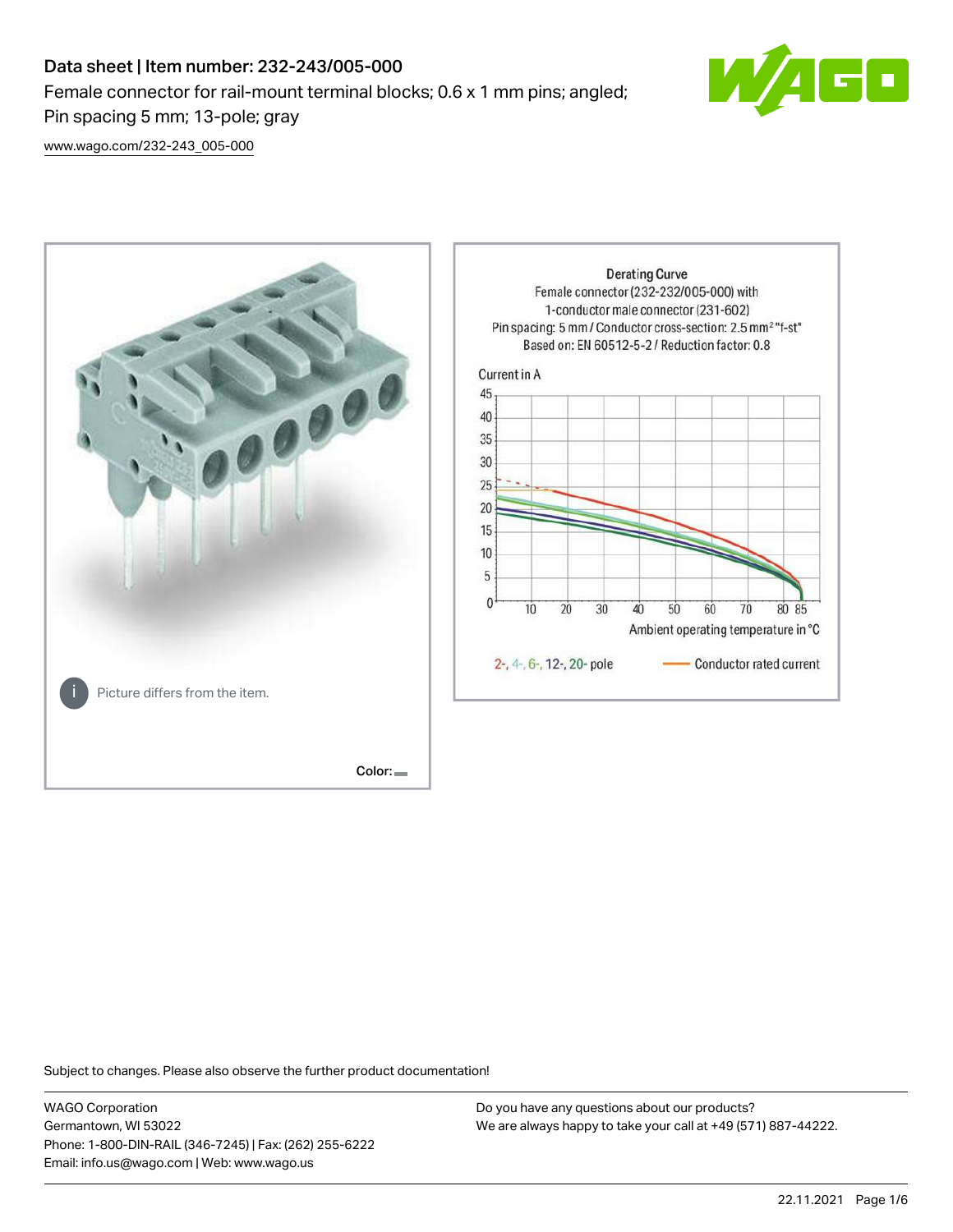

Dimensions in mm

 $L =$  (pole no. x pin spacing) + 1.5 mm

2- to 3-pole female connectors – one latch only

#### Item description

- $\blacksquare$  Pluggable connectors for rail-mount terminal blocks equipped with CAGE CLAMP $^\circ$  connection
- Female connectors with long contact pins connect to the termination ports of 280 Series Rail-Mount Terminal Blocks
- $\blacksquare$ Female connectors are touch-proof when unmated, providing a pluggable, live output
- $\blacksquare$ With coding fingers

Subject to changes. Please also observe the further product documentation! Data

WAGO Corporation Germantown, WI 53022 Phone: 1-800-DIN-RAIL (346-7245) | Fax: (262) 255-6222 Email: info.us@wago.com | Web: www.wago.us

Do you have any questions about our products? We are always happy to take your call at +49 (571) 887-44222.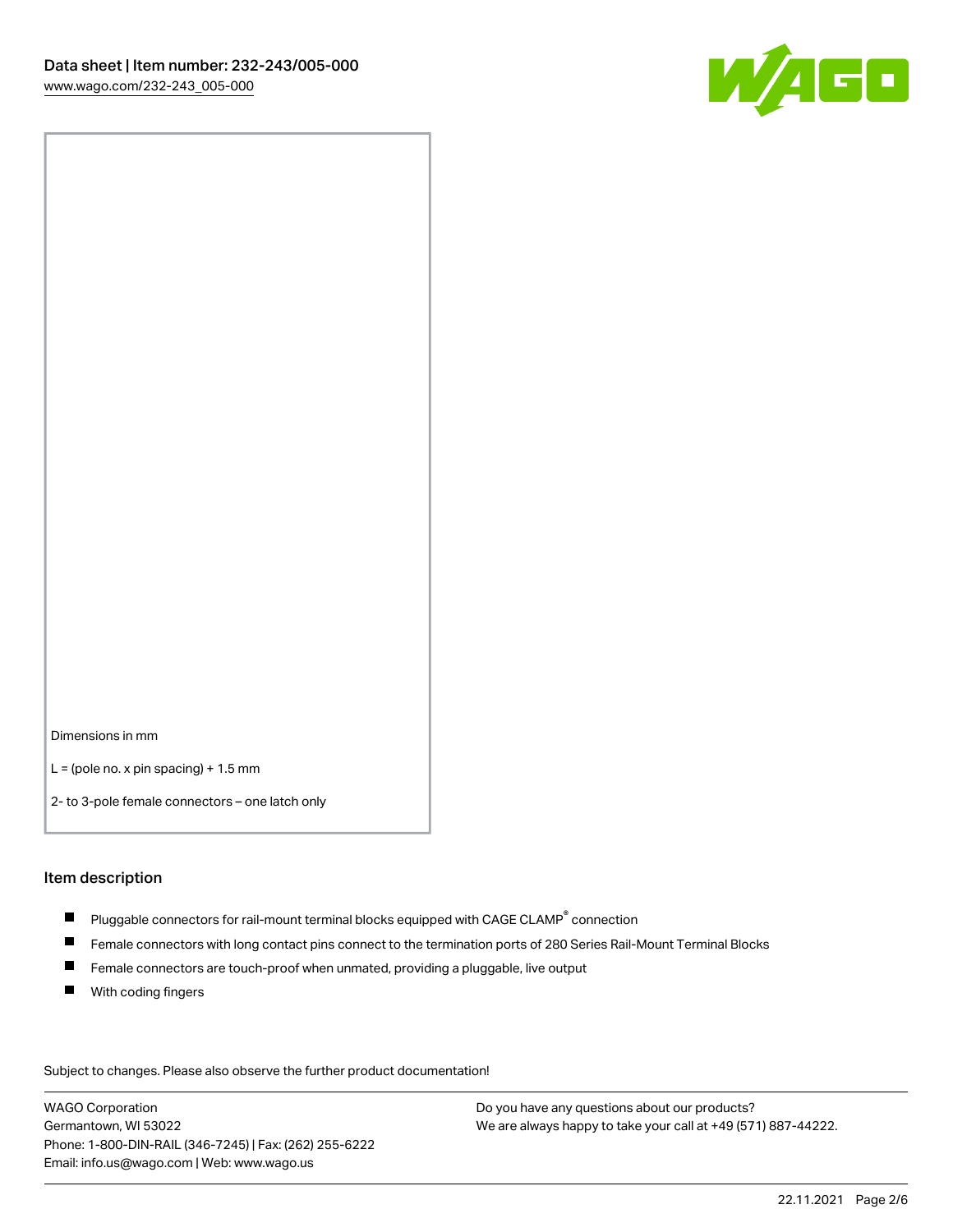

# Data Notes

| Safety information 1 | The MCS-MULTI CONNECTION SYSTEM includes connectors<br>without breaking capacity in accordance with DIN EN 61984. When<br>used as intended, these connectors must not be connected<br>/disconnected when live or under load. The circuit design should<br>ensure header pins, which can be touched, are not live when<br>unmated. |
|----------------------|-----------------------------------------------------------------------------------------------------------------------------------------------------------------------------------------------------------------------------------------------------------------------------------------------------------------------------------|
| Variants:            | Other pole numbers<br>Other versions (or variants) can be requested from WAGO Sales or<br>configured at https://configurator.wago.com/                                                                                                                                                                                            |

## Electrical data

## IEC Approvals

| Ratings per                 | IEC/EN 60664-1                                                        |
|-----------------------------|-----------------------------------------------------------------------|
| Rated voltage (III / 3)     | 320 V                                                                 |
| Rated surge voltage (III/3) | 4 <sub>k</sub> V                                                      |
| Rated voltage (III/2)       | 320 V                                                                 |
| Rated surge voltage (III/2) | 4 <sub>k</sub> V                                                      |
| Nominal voltage (II/2)      | 630 V                                                                 |
| Rated surge voltage (II/2)  | 4 <sub>k</sub> V                                                      |
| Rated current               | 12A                                                                   |
| Legend (ratings)            | $(III / 2)$ $\triangle$ Overvoltage category III / Pollution degree 2 |

## UL Approvals

| Approvals per                  | UL 1059 |
|--------------------------------|---------|
| Rated voltage UL (Use Group B) | 300 V   |
| Rated current UL (Use Group B) | 15 A    |
| Rated voltage UL (Use Group D) | 300 V   |
| Rated current UL (Use Group D) | 10 A    |

# Ratings per UL

| Rated voltage UL 1977 | 600 V |
|-----------------------|-------|
| Rated current UL 1977 | . .   |

#### CSA Approvals

Approvals per CSA

Subject to changes. Please also observe the further product documentation!

| <b>WAGO Corporation</b>                                | Do you have any questions about our products?                 |
|--------------------------------------------------------|---------------------------------------------------------------|
| Germantown, WI 53022                                   | We are always happy to take your call at +49 (571) 887-44222. |
| Phone: 1-800-DIN-RAIL (346-7245)   Fax: (262) 255-6222 |                                                               |
| Email: info.us@wago.com   Web: www.wago.us             |                                                               |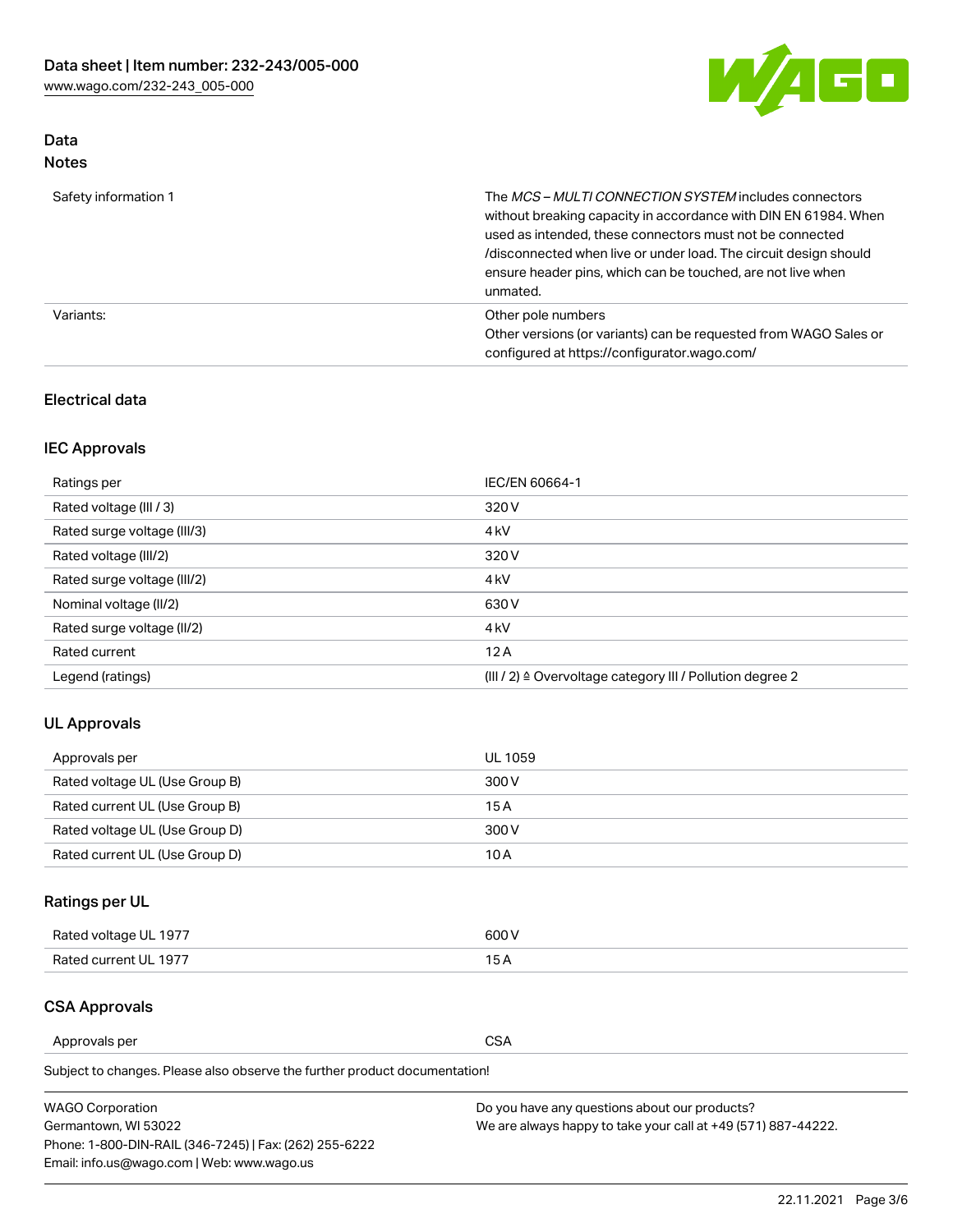[www.wago.com/232-243\\_005-000](http://www.wago.com/232-243_005-000)



| Rated voltage CSA (Use Group B) | 300 V |
|---------------------------------|-------|
| Rated current CSA (Use Group B) | 15 A  |
| Rated voltage CSA (Use Group D) | 300 V |
| Rated current CSA (Use Group D) | 10 A  |

## Connection data

| Total number of potentials |  |
|----------------------------|--|
| Number of connection types |  |
| Number of levels           |  |

## Connection 1

| Number of poles |  |
|-----------------|--|
|-----------------|--|

# Physical data

| Pin spacing             | 5 mm / 0.197 inch     |
|-------------------------|-----------------------|
| Width                   | 66.5 mm / 2.618 inch  |
| Height                  | 26.1 mm / 1.028 inch  |
| Height from the surface | 11.6 mm / 0.457 inch  |
| Depth                   | 18.25 mm / 0.719 inch |

## Plug-in connection

| Contact type (pluggable connector)                | Female connector/socket                   |
|---------------------------------------------------|-------------------------------------------|
| Connector (connection type)                       | for front-entry rail-mount terminal block |
| Mismating protection                              | No                                        |
| Locking of plug-in connection                     | Without                                   |
| Mating direction to the rail-mount terminal block |                                           |

## Material data

| Color                       | gray              |
|-----------------------------|-------------------|
| Material group              |                   |
| Insulation material         | Polyamide (PA66)  |
| Flammability class per UL94 | V <sub>0</sub>    |
| Contact material            | Copper alloy      |
| Contact plating             | tin-plated        |
| Fire load                   | 0.294MJ           |
| Weight                      | 13.7 <sub>g</sub> |

Subject to changes. Please also observe the further product documentation!

| <b>WAGO Corporation</b>                                | Do you have any questions about our products?                 |
|--------------------------------------------------------|---------------------------------------------------------------|
| Germantown, WI 53022                                   | We are always happy to take your call at +49 (571) 887-44222. |
| Phone: 1-800-DIN-RAIL (346-7245)   Fax: (262) 255-6222 |                                                               |
| Email: info.us@wago.com   Web: www.wago.us             |                                                               |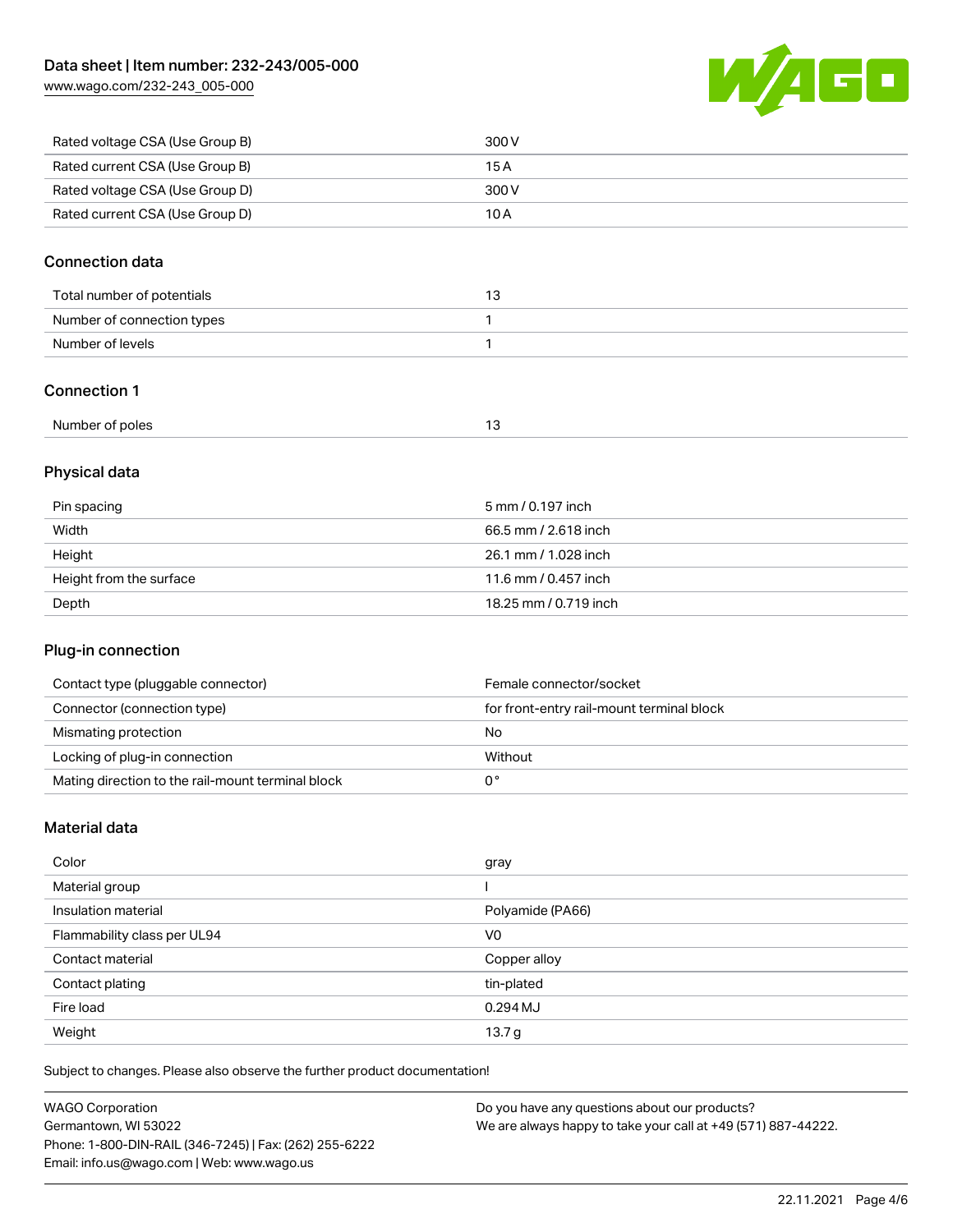

## Environmental requirements

| Limit temperature range | $-60+85 °C$ |
|-------------------------|-------------|
|-------------------------|-------------|

#### Commercial data

| PU (SPU)          | 25 Stück      |
|-------------------|---------------|
| Packaging type    | box           |
| Country of origin | DE            |
| <b>GTIN</b>       | 4044918570046 |

## Approvals / Certificates

#### Country specific Approvals

| Logo | Approval                                     | <b>Additional Approval Text</b> | Certificate<br>name |
|------|----------------------------------------------|---------------------------------|---------------------|
|      | CВ<br><b>DEKRA Certification B.V.</b>        | IEC 61984                       | NL-39756            |
|      | <b>CSA</b><br>DEKRA Certification B.V.       | C <sub>22.2</sub>               | 1466354             |
| EMA  | <b>KEMA/KEUR</b><br>DEKRA Certification B.V. | EN 61984                        | 2190761.01          |

#### Ship Approvals

| Logo                     | Approval                  | <b>Additional Approval Text</b> | Certificate<br>name |
|--------------------------|---------------------------|---------------------------------|---------------------|
| Ø                        | BV<br>Bureau Veritas S.A. | IEC 60998                       | 11915/D0<br>BV      |
| <b>BUREAU</b><br>VERITAS |                           |                                 |                     |

#### UL-Approvals

|          |                                      |                                 | Certificate |
|----------|--------------------------------------|---------------------------------|-------------|
| Logo     | Approval                             | <b>Additional Approval Text</b> | name        |
| J<br>. . | UL<br>Underwriters Laboratories Inc. | <b>UL 1059</b>                  | E45172      |

Subject to changes. Please also observe the further product documentation!

| <b>WAGO Corporation</b>                                | Do you have any questions about our products?                 |
|--------------------------------------------------------|---------------------------------------------------------------|
| Germantown, WI 53022                                   | We are always happy to take your call at +49 (571) 887-44222. |
| Phone: 1-800-DIN-RAIL (346-7245)   Fax: (262) 255-6222 |                                                               |
| Email: info.us@wago.com   Web: www.wago.us             |                                                               |